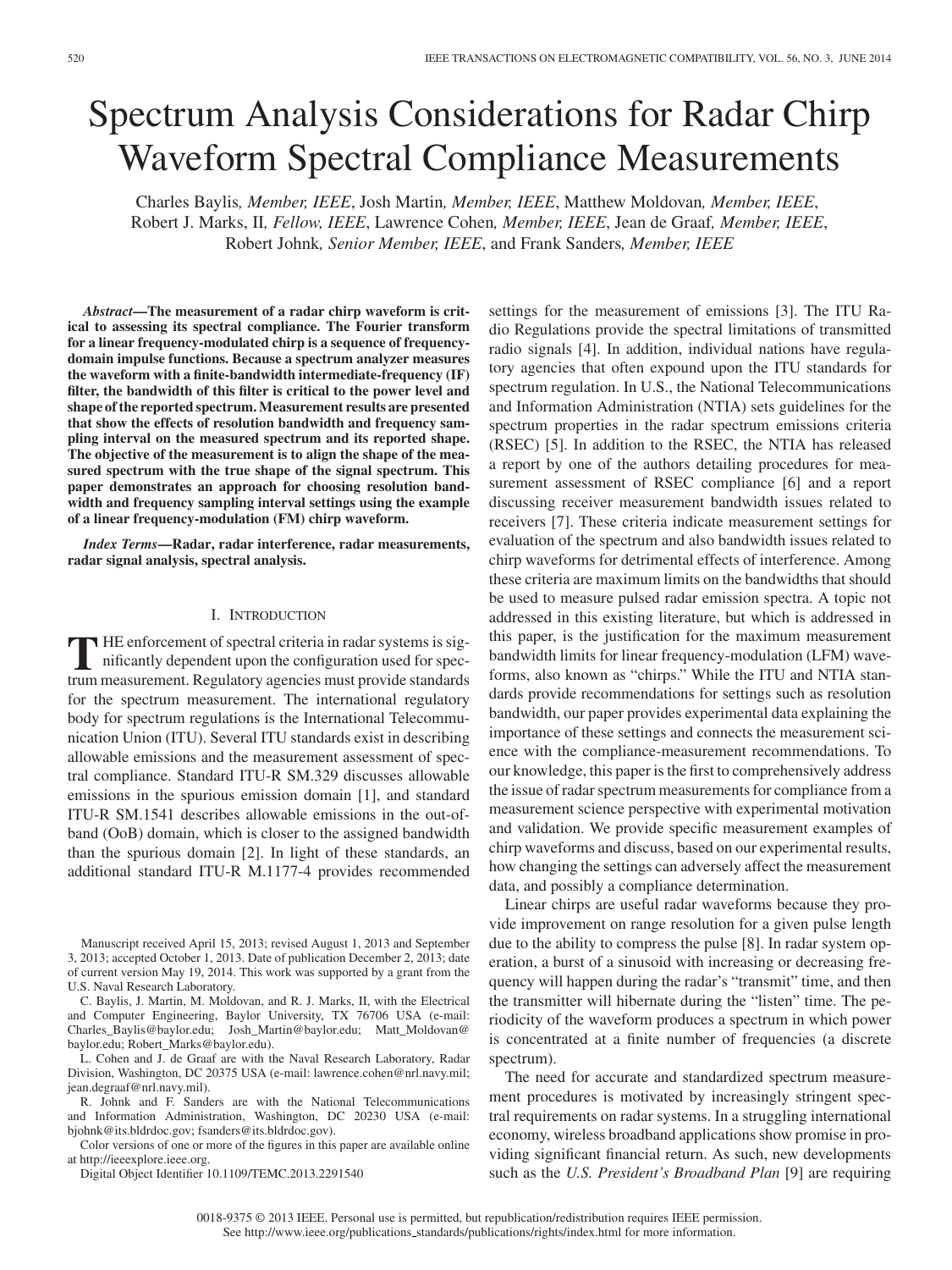

Fig. 1. Spectral mask example, reprinted from [10]. The mask requires the signal to be 40 dB below the maximum in-band level at 8 MHz from the center frequency, and the upper limit decreases at 20 dB/decade moving away from the band in both directions outside the 16 MHz bandwidth.

that additional spectrum be allocated for wireless broadband use. Such developments are requiring radar transmitters to operate in narrower slices of spectrum. In the RSEC, the NTIA sets *spectral masks* in the U.S. within which radar signals are required to be confined [10], as shown in Fig. 1. Allocations are pushing the technical limits of operation for presently used legacy radar systems. The line of the mask shown in Fig. 1 allows a 40-dB bandwidth of 16 MHz; this means that at 8 MHz from the center frequency on each side, the signal must be reduced by 40 dB from its maximum in-band value. The mask then specifies that, outside of the 16 MHz bandwidth, the maximum signal level decreases at a rate of 20 dB per frequency decade away from the band.

In addition to fixed measurement systems, standard methods of measurement will be essential in the real-time assessment and tuning of future adaptive radar systems [11]–[14]. Our previous work has detailed a test platform [15] to perform such measurements and develop techniques with a goal of eventual integration into a real-time, adaptive radar system.

Some work exists in the open literature related to measurement evaluation of spectra for different applications. Engelson discusses the measurement of code-division multiple access (CDMA) signals in [16]. Agilent Technologies [17] examines settings for measuring different types of signals and provides resolution and video bandwidth recommendations for different scenarios. Bertocco discusses the measurement of power using a spectrum analyzer from the "channel-power" and "zerospan" approaches, noting that resolution bandwidth in a channelpower approach should be narrow enough to resolve individual spectral components if a measurement of peak power is desired [18]. He also notes that if a zero-span measurement of power is desired, the resolution bandwidth should be at least as large as the signal bandwidth to avoid underestimation of the signal power. While providing useful information about spectrum analyzer settings for different desired evaluations, Bertocco's treatment is focused on power measurements, rather than measurements to determine spectral compliance. In [19], Bertocco gives some theoretical considerations and discussion related to practical spectrum analyzer measurements, stating that several

spectral components will fall into the filter passband simultaneously for the case of a line spectrum if the resolution filter bandwidth is wider than the spectral line separation, also discussed by [20]. Bertocco *et al.* [19] also discusses the use of peak detectors to perform sampling. Multiple studies have also been performed on spectrum occupancy of different regional areas, with a view to the assessment of cognitive radio and dynamic spectrum access feasibility [21]–[23]. The challenge of setting a measured power threshold to label a region of spectrum as "occupied" is dealt with by Islam, who used a level of 6 dB over the minimum received power [21]. Wellens states that a decision threshold of 3 dB higher than the measured noise floor was expected to result, in his study, in a false-alarm probability of about 1% [22]. Sanders, in evaluating spectrum occupancy, suggests the use of resolution bandwidth equal to the span, allowing each spectral content to be represented exactly once in the measurement [23]. This consideration of resolution bandwidth is one that we readdress in this paper, but with a view toward determining spectral compliance, a distinct application from other relevant papers.

The ITU standards also provide information related to measurements for spectral compliance. Standard ITU-R SM.329 describes *reference bandwidth* as the bandwidth in which the acceptable power is specified, and *resolution bandwidth* as the bandwidth used by the spectrum analyzer for measurement. This standard states that "narrower resolution bandwidth is sometimes necessary for emissions close to the center frequency." ITU-R SM.1541 [1] describes the assessment of emissions in the OoB domain, usually the region adjacent to the main channel that is affected by nonlinearity-induced intermodulation distortion. It defines the idea of *adjacent-band power ratio* as a useful measurement for assessing OoB power [2]. Finally, ITU-R M.1177-4 recommends techniques for the measurement of the emitted spectrum based on [1] and [2]. It also gives specific information on performing measurements close to the band of operation [3].

This paper presents the theory and measurement verification for the regulatory spectrum analysis of radar signals. It examines spectrum analysis considerations specifically for spectral compliance measurements. The work presented in this paper is significant because it provides a distinct look at the impact of spectrum analysis measurement considerations on spectral compliance evaluations. While the ITU standards provide some level of guidance on performing the measurements, the purpose of this paper is to provide understanding and experimental data to the measurement assessment of spectral compliance. This paper uniquely describes not only the "what" and "how" of spectrum measurements, but also addresses the question of "why" certain settings must be used to ensure accurate compliance determinations.

### II. CHIRP WAVEFORM ANALYSIS

During the "on" time of the transmitter pulse, a linear FM chirp has a linear time-frequency description. Fig. 2 depicts the frequency-versus-time characteristic. The frequency sweep begins at  $f_L$  and ends at  $f_H$ . As such the spectrum of the chirp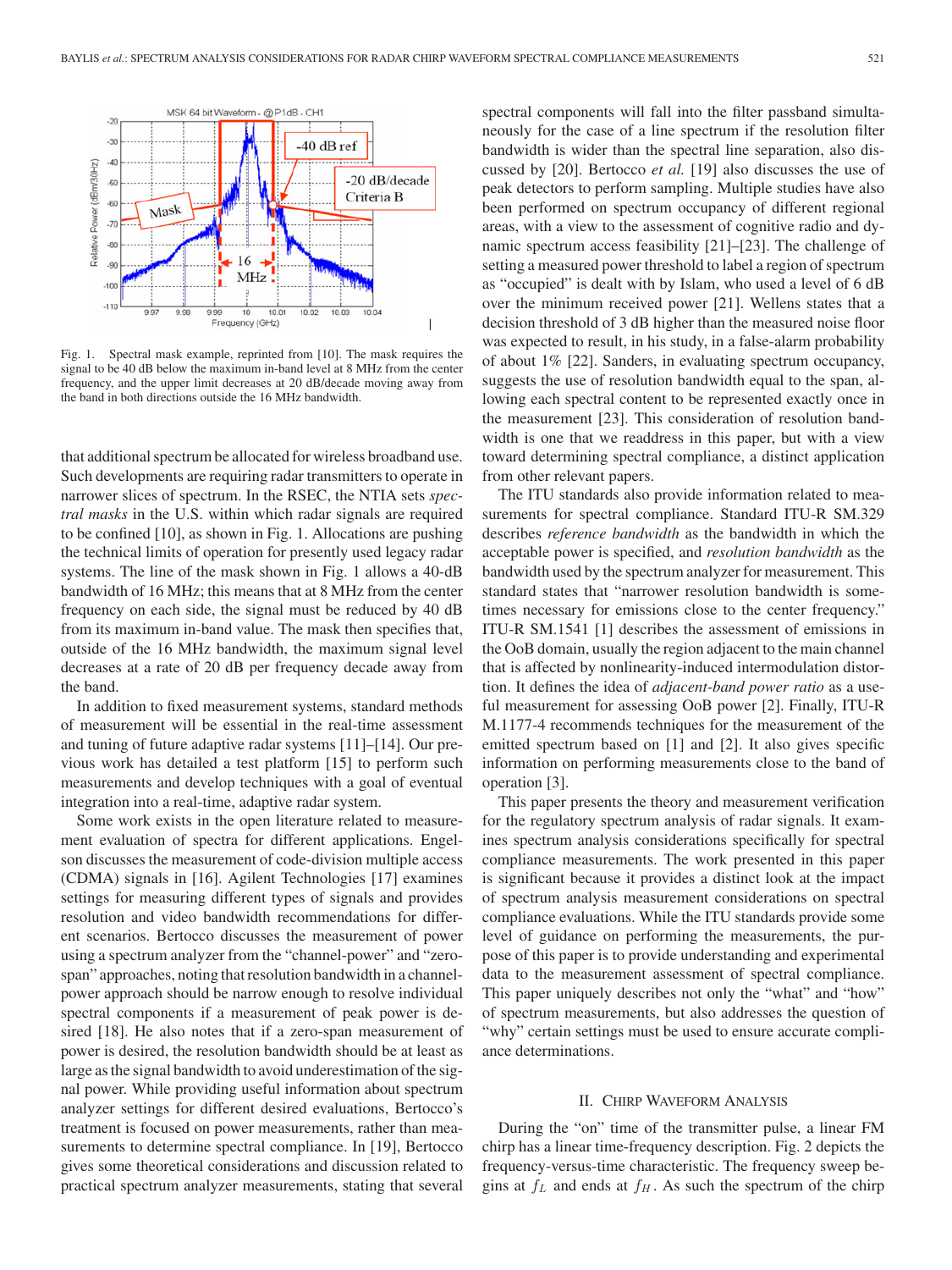

Fig. 2. Frequency-versus-time characteristic of a linear-frequency modulated chirp. The period of the chirp is T seconds, and  $\mu/\pi$  is the slope of the chirp in Hertz per second.

will span the frequency range from  $f<sub>L</sub>$  to  $f<sub>H</sub>$ . Because this pulsed chirp waveform is periodic, its spectrum will be discrete, consisting of impulse functions at integer multiples of the fundamental frequency. If the period of an entire on-off cycle of the chirp is given as  $T$ , then the fundamental frequency is

$$
f_m = \frac{1}{T}.\tag{1}
$$

As a result, the spacing between tones in the chirp spectrum is  $f_m$  [24].

Understanding that the spectrum of periodically repeated chirps is actually discrete is critical to the interpretation of measurement data in which the spectrum *appears* to be continous. This appearance does not represent the actual shape of the spectrum, but is an artifact of the spectrum analyzer measurement.

To illustrate an effective general measurement methodology, a simple case study is performed on measurements for a linear FM (LFM) chirp with 16 MHz swept bandwidth. We examine the same chirp for different measurement settings and assess potential issues in assessing the measurements, as well as using the chirp settings to plot a course for making desired measurements.

The complex exponential version of the LFM chirp waveform during the "on" time of the duty cycle is given as

$$
w(t) = \exp(j\omega t). \tag{2}
$$

The instantaneous frequency is a linear function of time and is expressed as follows, where  $\omega_0$  is the radian frequency at  $t = 0$  and  $2\mu$  is the slope of the radian frequency-versus-time characteristic (this means that  $\mu/\pi$  is the Hertz frequency-versustime slope)

$$
\omega = \frac{d\phi}{dt} = \omega_0 + 2\mu t. \tag{3}
$$

The linear frequency-versus-time characteristic has a lowfrequency limit

$$
f_L = \frac{\omega_0}{2\pi} \tag{4}
$$

and high-frequency limit

$$
f_H = \frac{\omega_0 + 2\mu\tau}{2\pi} \tag{5}
$$

where  $\tau$  is the "on-time" pulse width of the chirp burst.

TABLE I CHIRP PARAMETERS USED IN THIS EXPERIMENT



Fig. 3. Spectrum analyzer simplified conceptual block diagram based on [17]. The total power reported on the spectrum analyzer display is the total downconverted power that falls within the IF filter bandwidth.

Table I provides information about the chirp settings for the running example used in this paper: 16 MHz chirp range, 3.3 GHz center frequency, and 30 kHz waveform repetition rate. For the purpose of the measurements presented, the chirp burst time  $\tau$  was made to be equal to the chirp repetition time T; that is, a duty cycle of 100 percent was used for the measured waveform. The slope of the frequency-versus-time characteristic is then  $2\mu$ , where  $\mu$  is found by solving (5) for  $\mu$  using these settings, giving

$$
\mu = 1.51 \times 10^{12} \frac{\text{rad}}{\text{Hz}}.
$$

The linear chirp rate in Hertz per second is

$$
\frac{2\mu}{2\pi}=0.481\frac{\mathrm{MHz}}{\mu\mathrm{s}}.
$$

# III. SPECTRUM ANALYZER MEASUREMENTS

A simplified block diagram model of a spectrum analyzer measurement is shown in Fig. 3 This diagram has been simplified to illustrate the functionality of systems important to these measurements; for a more detailed diagram, the reader is referred to [17]. The signal to be measured is input to a mixer. A swept local oscillator is used to down-convert the measured RF signal to an intermediate frequency (IF). The IF resolution bandwidth filter, centered at the fixed IF, reports the power captured within its bandwidth and plots a representative point on the spectrum analyzer display. The swept oscillator is synchronized with the trace frequency on the spectrum analyzer display. The total power reported for a given frequency on the spectrum analyzer is the power that falls within the bandwidth of the IF filter.

The resolution bandwidth is of central importance in the measurement of a wideband signal, such as the LFM chirp. Because the signal is wideband, the power contained within the filter bandwidth increases as the bandwidth increases. This is underscored in the ITU standard ITU-R M.1177-4, which suggests for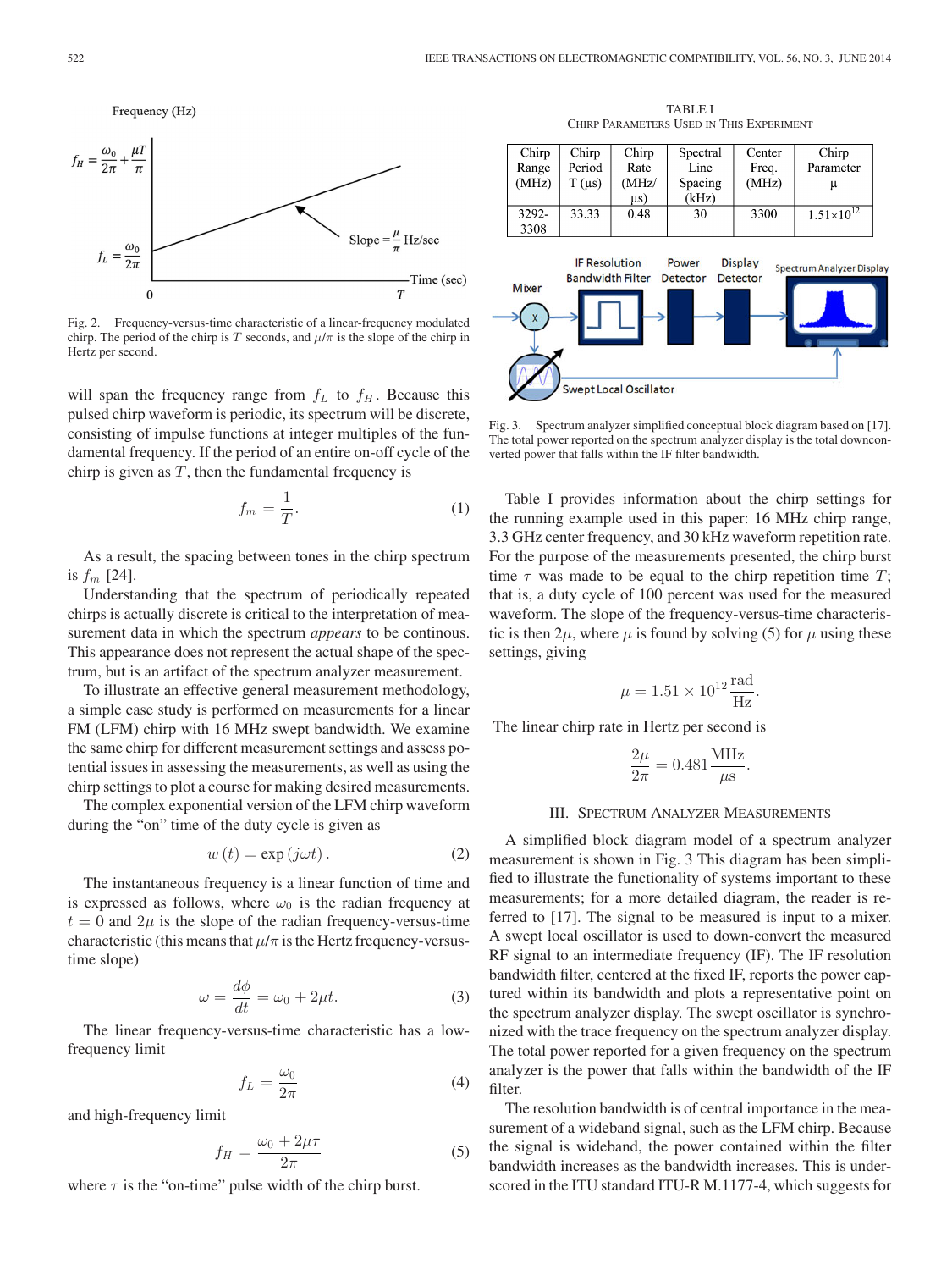some simple modulations that the measurement bandwidth be less than the tone spacing, so that only one tone of the spectrum will be included in any measurement [3]. The following describe different resolution bandwidth scenarios for measurement:

- 1) *Narrow resolution bandwidth*. If the bandwidth is sufficiently narrow, each of the discrete tones will be captured with a shape that is similar to the shape of the filter.
- 2) *Wider resolution bandwidth*. Wider resolution bandwidth may allow multiple tones to be captured inside the filter. If the filter bandwidth is wide enough to contain multiple tones in each measurement, then the total power will never reach zero.
- 3) *Very wide resolution bandwidth*. When the filter bandwidth is much larger than the tone spacing, the power measurement will produce a result that is nearly flat with frequency and has a power value consistent with the total power in the band at each measured frequency point.

## IV. MEASUREMENT RESULTS

This section evaluates the dependence of the measured spectrum upon resolution bandwidth and number of points used. It then outlines a recommended procedure for spectral compliance measurements.

# *A. Effect of Resolution Bandwidth Setting*

Measurements were performed with the spectrum analyzer to illustrate the dependence of the measurement data on the resolution bandwidth setting. The chirp waveform, with settings as shown in Table I, was generated in the laboratory using an Agilent N5182 MXG vector signal generator. To generate the waveform, the in-phase and quadrature component definitions of the waveform were created in MATLAB, and the waveform was created by the signal generator by playing the defined samples at a rate of 60 megasamples per second. The repetition rate of the entire chirp waveform is therefore dependent on the number of samples for one complete cycle of the chirp. For a chirp defined using 2000 samples and the instrument clock rate of 60 megasamples per second, the fundamental chirp repetition frequency is given by

$$
f_m = \frac{60 \times 10^6 \frac{\text{samples}}{\text{second}}}{2000 \frac{\text{samples}}{\text{cycle}}} = 30 \text{ kHz.}
$$
 (6)

Fig. 4(a) shows the resultant spectrum analyzer measurement with a narrow IF bandwidth. In this measurement, the individual tones are spaced by 30 kHz.

A second measurement was taken with the same chirp rates, but with the waveform defined over only 500 samples. In this case, the fundamental chirp repetition frequency is given by

$$
f_m = \frac{60 \times 10^6 \frac{\text{samples}}{\text{second}}}{500 \frac{\text{samples}}{\text{cycle}}} = 120 \text{ kHz.}
$$
 (7)

Results for the measurement of this chirp are shown in Fig. 4(b). In this case, the tones are spaced by 120 kHz, as expected. The remainder of the experimental results shown in



Fig. 4. Chirp measurement results for (a) 2000 samples at 60 megasamples per second, and (b) 500 samples at 60 megasamples per second.

this paper is for 30 kHz tone spacing [as in Fig. 4(a)], given by Table I.

Fig. 5 shows measurement results for three resolution bandwidth values for spectral tone spacing (fundamental frequency) of 30 kHz.

- 1) *Resolution Bandwidth Smaller Than the Tone Spacing (10 kHz) :* Fig. 5(a) shows the results for 10- kHz resolution bandwidth. In this case, the resolution bandwidth is significantly smaller than the tone spacing, so no more than one tone will be present in the measurement IF bandwidth at any measurement instant.
- 2) *Resolution Bandwidth Equal to the Tone Spacing (30 kHz):* Fig. 5(b) gives measurement results for a resolution bandwidth of 30 kHz. In this case, the resolution bandwidth is equal to the separation of the tones to be measured, so as one tone leaves the measurement bandwidth, another enters. The nulls between the measured peaks for a resolution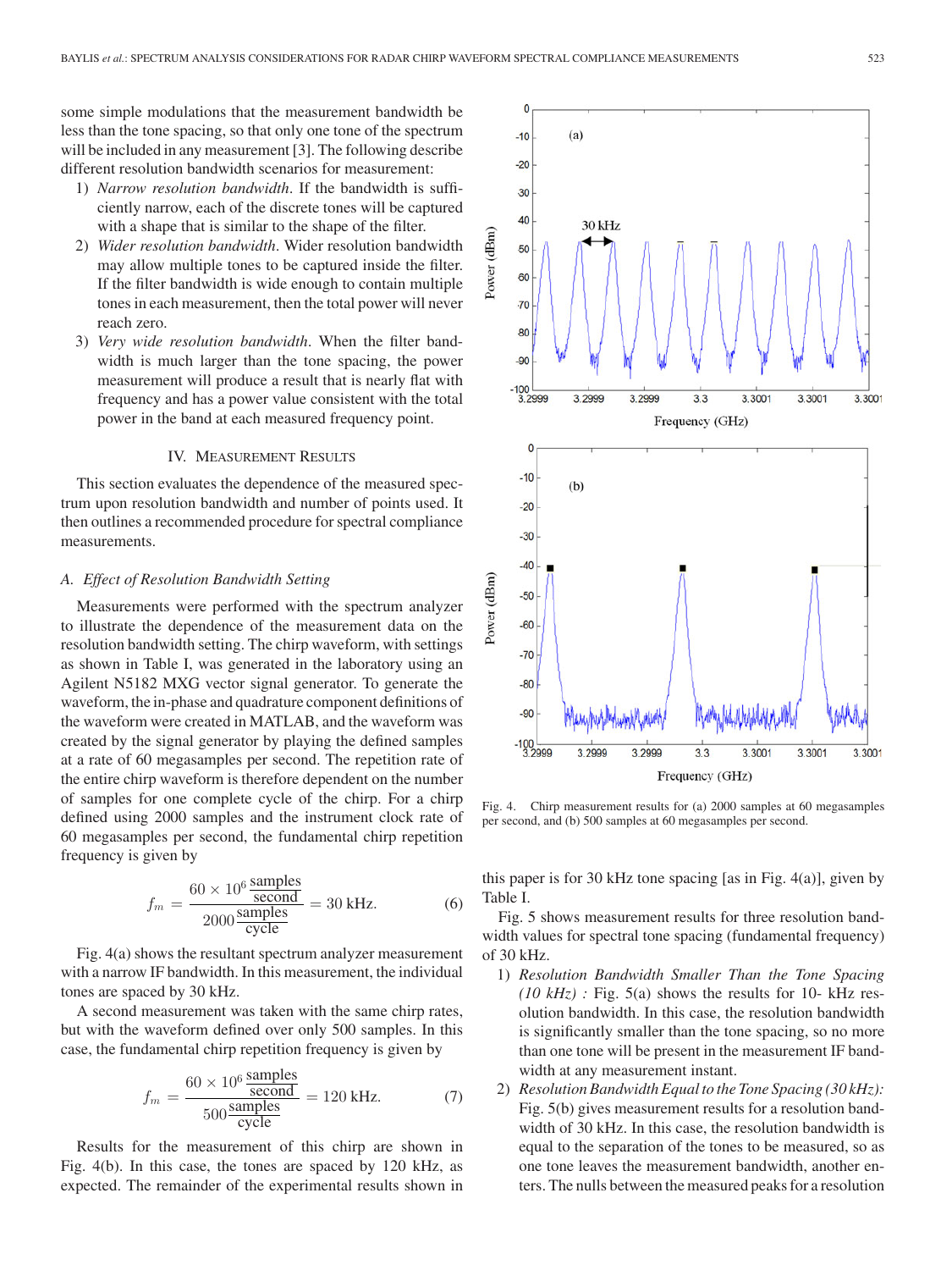

Fig. 5. Chirp spectrum analyzer measurements for resolution bandwidth values of (a) 10 kHz, (b) 30 kHz, and (c) 100 kHz.

bandwidth of 30 kHz are not as deep as the nulls for a resolution bandwidth of 10 kHz.

3) *Resolution Bandwidth Greater Than the Tone Spacing (100 kHz):* Fig. 5(c) shows the measured spectrum power for 100 kHz resolution bandwidth. In this case, the measurement bandwidth is much wider than the tone separation. The IF filter contains at most four tones and at least three tones for each measured data point. The variation between the Watt power in a bandwidth should not be more than 25 percent of the maximum. This corresponds to an expected variation that is within approximately  $+/-$ 1.25 dB. Fig. 5(c) shows a variation on this order. The slight variation is based on whether three or four tones are within the resolution bandwidth at each measured point.

As the resolution bandwidth is increased, the variation between measured points will decrease even further. The ripple versus frequency as the filter moves to measure each point reduces as the number of tones in the bandwidth becomes larger. Fig. 6 shows the results for a broader frequency span, revealing the measurement of the entire chirp spectrum, using resolution bandwidths of 100, 5, and 1 kHz.

- 1) *Large (100 kHz) Resolution Bandwidth:* For 100 kHz resolution bandwidth [see Fig. 6(a)], the power value in the band is much larger, the in-band characteristic is very flat, the apparent bandwidth is much larger than the chirp bandwidth of 16 MHz, and the OoB degradation is gradual. The large resolution bandwidth for the 100 kHz setting allows multiple tones to appear within the bandwidth at each measured point, causing the measured power level to appear very high (–19.1 dBm) in the band. This also accounts for the gradual OoB degradation, as even with a center frequency out of the band of the chirp, multiple tones from inside the chirp bandwidth may still appear within the filter's resolution bandwidth.
- 2) *Medium (5 kHz) Resolution Bandwidth:* Fig. 6(b) shows the same 16 MHz chirp measured with a resolution bandwidth of 5 kHz, one-twentieth the size of the previous case. The in-band measurement shows small ripples, the apparent chirp bandwidth is narrower, the measured power in the band is significantly lower  $(-37.82 \text{ dBm})$ , and the OoB rolloff is smoother and much quicker.
- 3) *Small (1 kHz) Resolution Bandwidth:* Fig. 6(c) shows the results for an even narrower resolution bandwidth (1 kHz), and it can be seen that the measured in-band power is approximately –40 dBm. A reduced noise floor is also evident. Because the measured noise power is equal to  $kTB$ , where k is Boltzmann's constant, T is the Kelvin temperature, and  $B$  is the Hz bandwidth, the noise floor is expected to decrease as the resolution bandwidth is decreased. This shows details in the actual spectral spreading that would be lost by a measurement with wider resolution bandwidth.

ITU standard ITU-R M.1177-4 specifically refers to the situation shown in the following passage found in the standard [3]:

"Measurements should generally be made using a bandwidth that is close to but less than the specified reference bandwidth. This approach will minimize the measurement time but it also causes some broadening of the measured spectrum. Thus in marginal situations, where measurement of the true close in spectrum shape may be important, it is recommended that the close-in region within the OoB domain should be measured using a maximum bandwidth of 0.2/T or 0.2/t as appropriate."

The "broadening of the measured spectrum" is seen when a large measurement spectrum is used, such as in Fig. 6(a). In the case of this chirp, the tone spacing is 30 kHz (this is  $1/T$ ), so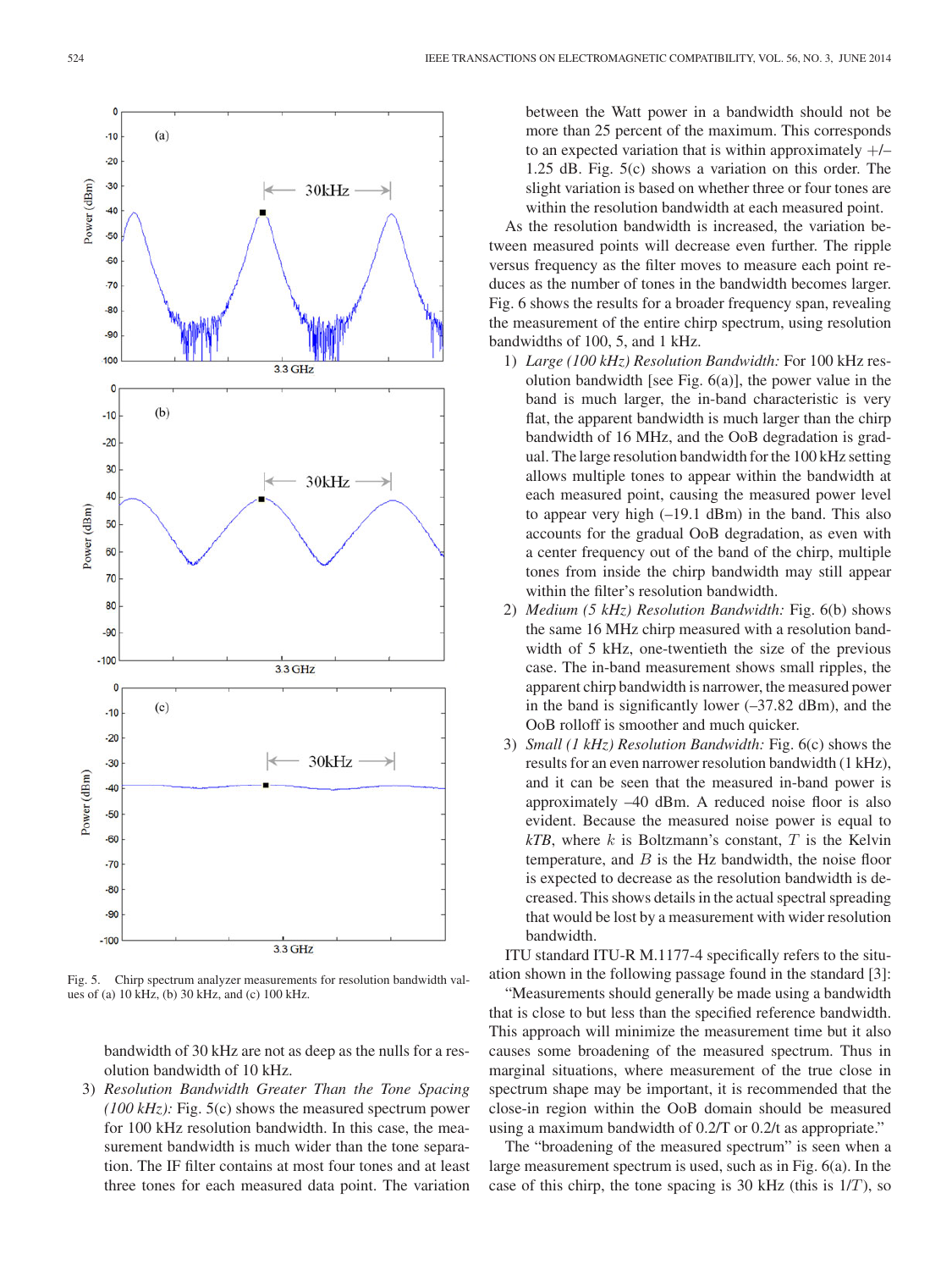

Fig. 6. Spectrum analyzer results for resolution bandwidths of (a) 100 kHz, (b) 5 kHz, and (c) 1 kHz.

the recommended measurement bandwidth based on this ITU-R M.1177-4 passage is

$$
\frac{0.2}{T} = 0.2 (30 \times 10^3) = 6 \text{ kHz}.
$$

This means that both Fig.  $6(b)$  (resolution bandwidth = 5 kHz) and (c) (1 kHz) are acceptable in regard to limitation of spectral spreading for compliance purposes. However, the smaller resolution bandwidth in the measurement of Fig. 6(c) has a lower noise floor, which may be necessary if the spectral mask evaluation requires measurement of low power levels.

#### *B. Effect of Measured Points Number*

Fig. 7 shows the same chirp as is displayed in Fig. 6, measured with a varying number of points. Fig. 7(a) shows the results for 401 points, Fig. 7(b) shows results for 1601 points, and Fig. 7(c) shows the measured spectrum for 6601 points. No in-band null points are seen in Fig. 7(a), but a significant number of nulls is visible in the measurement of Fig. 7(b), and Fig. 7(c) shows an even greater number of nulls.

An understanding of the video stage of the spectrum-analyzer front-end, as described in a very useful Agilent application note [17], assists in interpreting these results. The local oscillator is tuned by the voltage output of a sweep generator. As a result, spectral content over the range of RF frequencies to be measured is downconverted and swept through the resolution-bandwidth filter at the IF.

The signal is then passed through an envelope detector, which provides a measurement of the power inside the filter. The video bandwidth filter follows, followed by a peak-sample-hold circuit. When the spectrum analyzer is in peak measurement mode (as for the results shown in this paper), this circuit reports the peak value of the sweep surrounding each measured point on the spectrum analyzer screen.

*1) Small Number of Measured Points (401):* For all three measurements shown in Fig. 7, the span can be seen to be 100 MHz (3.25–3.35 GHz). For the 401-point measurement of Fig. 7(a), a total of 401 points was used. This means that the frequency spacing between measured data points, and equivalently, the frequency interval over which a peak value is sampled, here called  $\Delta f_{\text{data}}$ , is

$$
\Delta f_{\text{data}} = \frac{100 \text{ MHz}}{400 \text{ intervals}} = 250 \frac{\text{kHz}}{\text{interval}}.
$$
 (8)

Thus, for each measured data point, an interval of 250 kHz is swept with a resolution bandwidth of 1 kHz and the peak value reported through the "sample-and-hold" approach. The results are connected on the spectrum analyzer output. Because the tones for this measurement are spaced by  $f_m = 30$  kHz, at least eight tones appear in each sampled range. The maximum value measured for these tones will be recorded. This is why no nulls appear in the 401-points result of Fig. 7(a).

*2) Moderate Number of Measured Points (1601):* For the measurement of Fig. 7(b), a total of 1601 points was used. This means that the value for  $\Delta f_{\text{data}}$  is

$$
\Delta f_{\text{data}} = \frac{100 \text{ MHz}}{1600 \text{ intervals}} = 62.5 \frac{\text{kHz}}{\text{interval}}.
$$
 (9)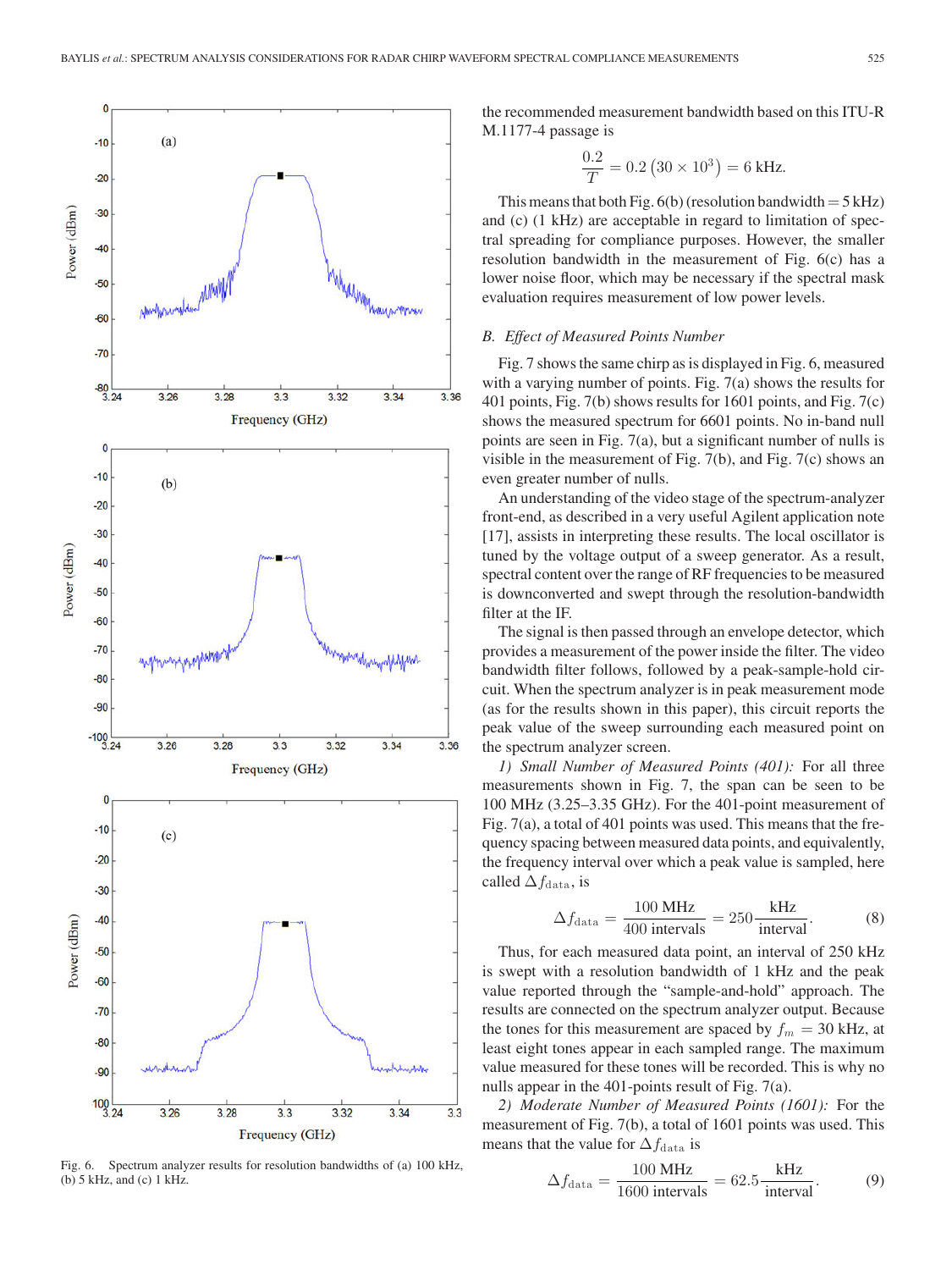

Fig. 7. Spectrum analyzer measurements of chirp waveform for a resolution bandwidth of 1 kHz and (a) 401 points, (b) 1601 points, and (c) 6601 points.

Because the tone spacing is 30 kHz, it is expected that most intervals will contain at least two tones. Because the resolution bandwidth is narrow, however, the power levels reported at the points are expected to be the similar to the 401-point measurement of Fig. 7(a). The plot of Fig. 7(b) contains more noise,

as the maximum in each region is taken over only two measured tones, rather than 8. This increases the variation of the maximum-value measurements from point to point.

*3) Large Number of Measured Points (6601):* Fig. 7(c) contains the largest number of null points. In this case, the value of  $\Delta f_{\text{data}}$  is

$$
\Delta f_{\text{data}} = \frac{100 \text{ MHz}}{6600 \text{ intervals}} = 15.15 \frac{\text{kHz}}{\text{interval}}.
$$
 (10)

For a tone spacing of 15.15 kHz, the probability that a tone will be detected in a given sweep range is approximately only 50%, and so the number of zero measurements, or "nulls," is expected to be significant. Commensurate with this expectation, Fig. 7(c) shows a measurement containing many zeros.

While it is interesting from a spectrum analyzer to see the locations of the tones and nulls, the identification of individual tones and their locations is not critical in the measurement of chirps for spectral compliance assessment. The outline of the spectral shape is more clearly seen in the graph of Fig. 6(a) than in Fig. 6(b) and (c). The shape is most easily and accurately seen when the number of points is small enough that at least one tone is contained in each measurement window. Optimally, the resolution bandwidth will be small enough that the IF filter passband never contains more than one tone at any point during the measurement. Measurements such as those shown in Fig. 6(c) and 7(a) are best for assessing compliance with RSEC or other spectrum evaluation criteria.

# V. GUIDELINES FOR SPECTRAL COMPLIANCE MEASUREMENTS

As shown in the measurement results, the resolution bandwidth and number of points have a significant impact on the measured data. How the data are measured can have an impact on whether the signal appears to meet the spectral mask requirements or to fail compliance. Based on the experiments shown, some general guidelines for spectral compliance measurements are given in this section. For all measurements, the span should be set large enough to view the desired channel and adjacent channels under consideration.

## *A. Resolution Bandwidth*

If possible, the resolution bandwidth should be set to a small enough value that only one tone is present in the resolution bandwidth for each measurement. In most cases, this is several orders of magnitude smaller than the assigned channel bandwidth. The measurement of power at each prespecified frequency is the total power in the resolution bandwidth centered around this frequency. As such, a small bandwidth should be used surrounding each measurement point.

The danger of setting the resolution bandwidth too large is that power will be reported at a given frequency that is actually from spectral content a significant distance from that frequency. This is referred to by ITU-R M.1177-4 as "broadening of the measurement spectrum," [3] and could result in an improper determination of spectral compliance. Fig. 6(a) is an example of a measurement where this undesirable effect occurs. A resolution bandwidth of 100 kHz was used for this measurement, meaning that spectral content is included at each measured point for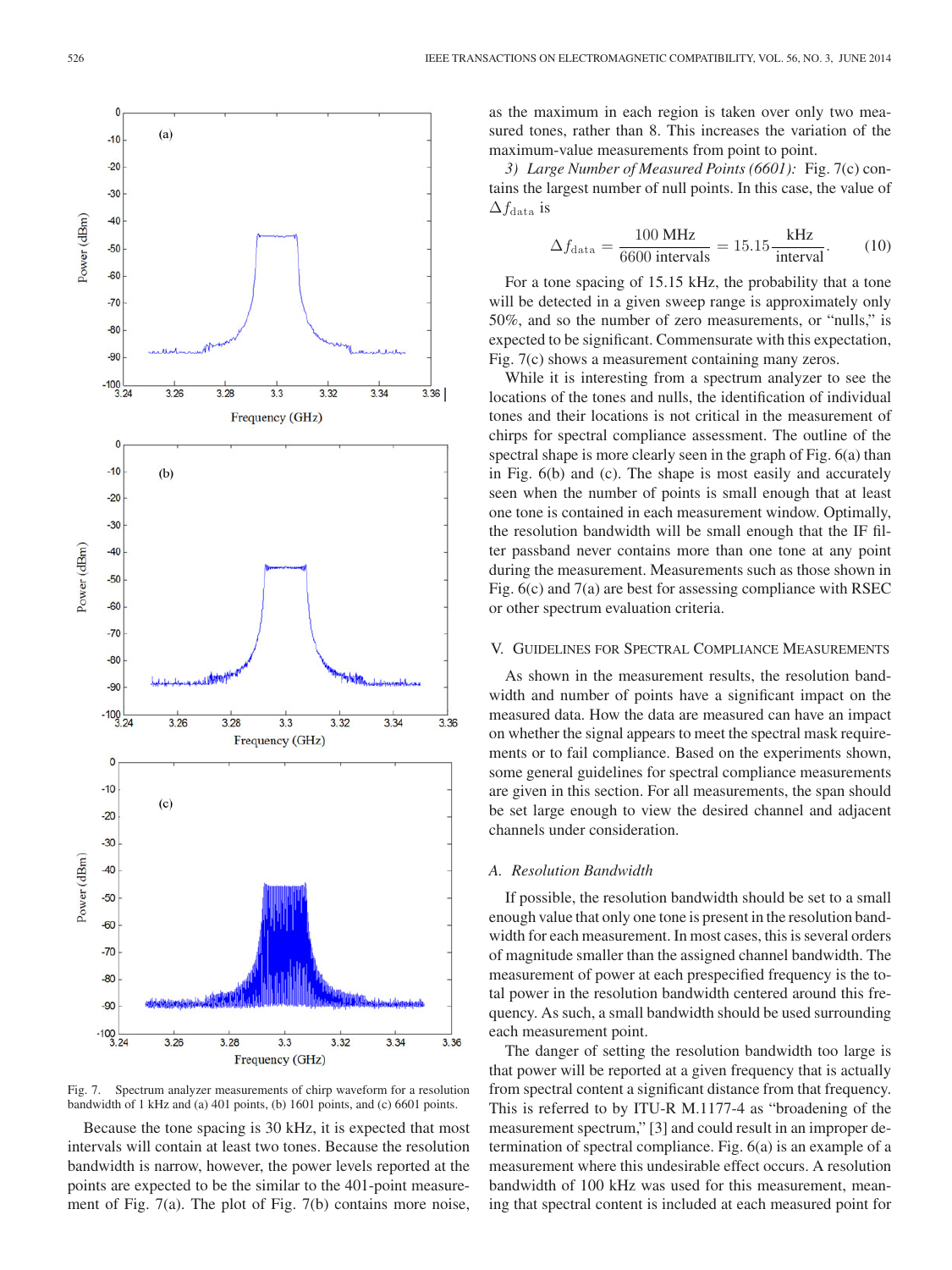50 kHz on both sides of the reported frequency. Because the repetition frequency of the chirp in these measurements is 30 kHz, this means that either 3 or 4 tones will be present in the resolution bandwidth for each measurement. This causes apparent "spreading" of the signal, and could cause a radar system to be declared as noncompliant, when, in fact, its power actually resides within the spectral mask. An erroneous declaration of noncompliance could result in the prevention of a compliant system from being put into operation at great cost to both the manufacturer and the end user. For ideal spectral compliance measurements, the resolution bandwidth should be less than the tone spacing (in the case of the experiments shown, less than 30 kHz). ITU-R M.1177-4 recommends that an even smaller value of  $0.2/T$  should be used, where T is the period of the waveform [3]. This corresponds to 6 kHz for Fig. 6 example.

A second artifact of using a smaller resolution bandwidth is that it causes the noise floor to be lower. ITU-R M.1177-4 states "To obtain a complete picture of the spectrum especially in the spurious emission domain, it is recommended to be able to measure levels of emissions 10 dB below the levels given in RR (ITU Radio Regulation) Appendix 3" [3]. The spurious emission domain contains frequencies some distance away from the main channel, and these are usually required to have much lower power values than the in-band signal. For example, if the signal is required to be 50 dB down from the maximum in-band power at the alternate channel, but the spectrum analyzer measurement shows a noise floor that is only 40 dB down from this maximum in-band power, mask compliance cannot be assessed. Based on ITU-R M.1177-4, the noise floor must be reduced by 20 dB to give 10 dB between the mask value and the noise floor. From noise measurement theory, the noise floor changes based on the resolution bandwidth as follows [25]:

$$
\Delta N \left( dB \right) = 10 \log(B_{\text{factor}}) \tag{11}
$$

where  $\Delta N$  is the change in dB of the noise floor, and  $B_{\text{factor}}$ is the factor by which the resolution bandwidth is multiplied. Solving for  $B_{\text{factor}}$  for  $\Delta N = -20$  dB gives

$$
B_{\text{factor}} = 10^{\Delta N (dB)/10} = 10^{-\frac{20}{10}} = 0.01.
$$

Thus, reducing the resolution bandwidth by a factor of 100 will provide a noise floor reduction of 20 dB.

If the resolution bandwidth is very small, the sweep time will be very large, and taking the data necessary for the measurements will become an inefficient process. Thus, the resolution bandwidth should simply be set low enough so that (1) only one tone exists in the resolution bandwidth filter for each measurement and  $(2)$  the measurement noise floor is low enough to assess the compliance for the OoB frequencies of interest. However, requiring the resolution bandwidth to be lower than this will unnecessarily slow the measurement.

## *B. Number of Measured Points*

The tones in a spectrum are spaced by the repetition rate of the radar chirp. If peak measurement mode is used, then as long as the measured points are spaced apart by a larger frequency than the waveform's repetition rate, a tone will be seen in each frequency range corresponding to a measured point, and a continuous trace will be viewed on the screen, rather than a line spectrum. This improves the ease of viewing the mask compliance, but offers little risk of error in either improperly declaring a radar in compliance or out of compliance. It also speeds the measurement, as a larger number of measured points requires more time.

### VI. CONCLUSION

A spectrum analyzer, with a heterodyne receiver in its front end, measures spectrum analysis data by relocating different frequency ranges to pass through the resolution bandwidth filter at the IF. Small resolution bandwidth is best for accurate assessments of spectral compliance. Large resolution bandwidth causes the bandwidth of the chirp to appear too large. Closely spaced tones can be discerned only by performing a low-resolution-bandwidth measurement with enough measured frequency points that the frequency separation between measured points is smaller than the Fourier-series tone spacing. In the case where this separation is large, zero measurements, i.e., nulls, can be identified between tone locations. For spectral compliance assessment, identification of these nulls is not important; the envelope of the spectral peaks is much more useful in assessing spectral compliance. Based on these considerations, the number of points used should be small enough that at least one tone is measured in each data range, but large enough to show the shape of the spectrum correctly. The ITU standards suggest a resolution bandwidth smaller than the tone spacing for chirp signals, and the suggestions of these standards have been demonstrated to be useful through the experimental data we have presented.

The results of this study provide an understanding of measurement considerations related to spectral compliance assessment for radar transmitters and other similar broadcasters of wideband signals.

#### ACKNOWLEDGMENT

The authors would like to thank Dr. E. Mokole of the Naval Research Laboratory for his helpful guidance of this work, as well as Baylor research assistants M. Fellows, D. Moon, and O. Akinbule for their help. Special thanks also goes to Dr. L. Dunleavy and Dr. T. Weller of the University of South Florida for the conceptual block diagram concept of Fig. 3. We wish to thank the reviewers of this paper for their suggestions; their expertise, and input has resulted in a much more useful and improved contribution to the EMC field.

#### **REFERENCES**

- [1] *Unwanted emissions in the spurious emission domain*, International Telecommunication Union Standard ITU-R SM.329.
- [2] *Unwanted emissions in the out-of-band domain*, International Telecommunication Union Standard Standard ITU-R SM.1541.
- [3] *Techniques for Measurement of Unwanted Emissions of Radar Systems*, International Telecommunication Union Standard ITU-R M.1177–4.
- [4] International Telecommunication Union Radio Regulations Appendix 3 (Rev. WRC-03), "Tables of maximum permitted power levels for spurious or spurious domain emissions," International Telecommunication Union.
- [5] Manual of regulations and proceedings for federal radio frequency management, Section 5.5, "Radar spectrum engineering criteria," U.S. Department of Commerce, Washington, DC, USA, NTIA, Jan. 2008.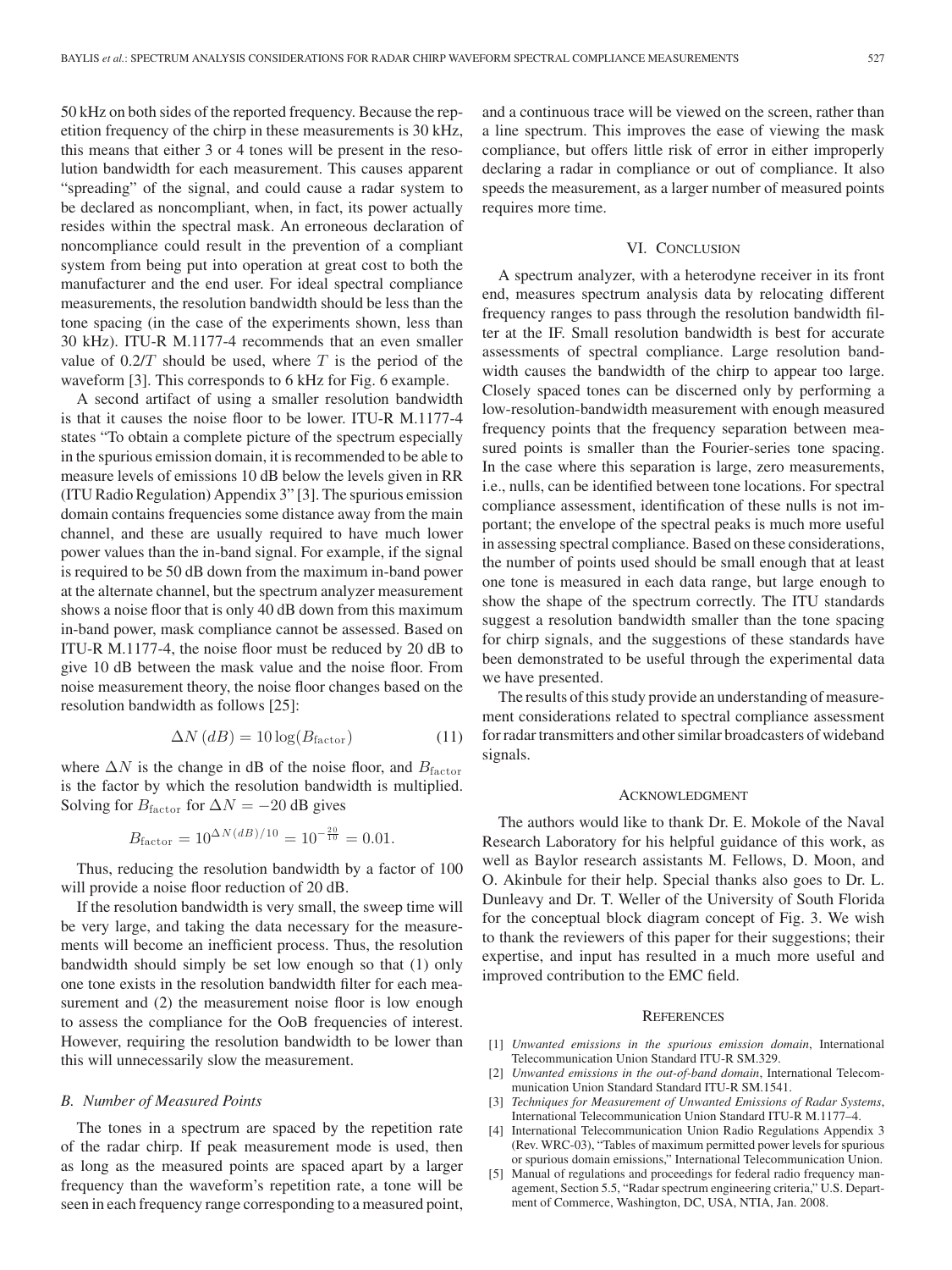- [6] F. Sanders, R. Hinkle, and B. Ramsey, "Measurement procedures for the radar spectrum engineering criteria," U.S. Department of Commerce, Washington, DC, USA, NTIA Tech. Rep. TR-05-420, Mar. 2005.
- [7] F. Sanders, "The rabbit ears pulse-envelope phenomenon in offfundamental detection of pulsed signals," , U.S. Department of Commerce, Washington, DC, USA, NTIA Tech. Rep. TR-12-487, Jul. 2012.
- [8] M. Skolnik, *Introduction to Radar Systems*, 3rd ed. New York, NY, USA: McGraw-Hill, 2001.
- The President's Council of Advisors on Science and Technology (PCAST), Report to The President, "Realizing The Full Potential of Government-Held Spectrum to Spur Economic Growth,rdquo; The White House, Washington, DC, July 2012.
- [10] J. de Graaf, H. Faust, J. Alatishe, and S. Talapatra, "Generation of spectrally confined transmitted radar waveforms," in *Proc. IEEE Conf. Radar*, 2006, pp. 76–83.
- [11] S. Haykin, "Cognitive radar: A way of the future," *IEEE Signal Process. Mag.*, vol. 23, no. 1, pp. 30–40, Jan. 2006.
- [12] J. Guerci, *Cognitive Radar: The Knowledge-Aided Fully Adaptive Approach*. Norwood, MA, USA: Artech House, 2010.
- [13] I. Alkyildiz, W.-Y. Lee, M. Vuran, and S. Mohanty, "Next Generation/Dynamic Spectrum Access/Cognitive Radio Wireless Networks: A Survey," Elsevier Comput. Netw., vol. 50, 2006, pp. 2127–2159.
- [14] S. Haykin, "Optimal waveform design for cognitive radar," in *Proc. 42nd Asilomar Conf. Signals, Syst. Comput.*, Pacific Grove, CA, USA, Oct. 2008.
- [15] C. Baylis, J. Martin, M. Moldovan, O. Akinbule, and R. J. Marks, II, "A test platform for real-time waveform and impedance optimization in microwave radar systems," presented at Int. Waveform Diversity Des. Conf., Kauai, HI, USA, Jan. 2012.
- [16] M. Engelson and J. Hebert, "Effective characterization of CDMA signals." *Microw. J.*, vol. 38, no. 1, pp. 90, 92, 94, 98, 101–102, 104, 1995.
- [17] (2012). Agilent Technologies, "Application Note: "Agilent spectrum and signal analyzer measurements and noise," [Online]. Available: http://www.agilent.com
- [18] M. Bertocco and A. Sona, "On the measurement of power via a superheterodyne spectrum analyzer," *IEEE Trans. Instrum. Meas.*, vol. 55, no. 5, pp. 1494–1501, Oct. 2006.
- [19] M. Bertocco, C. Narduzzi, and A. Sona, "A unified conceptual framework for spectrum analyser measurements," in *Proc. 17th IMEKO World Congr.*, Jun. 2003, Dubrovnik, Croatia, pp. 1125–1129.
- [20] "Agilent Radar Measurements," Application Note, Agilent Technologies, 2012.
- [21] M. Islam, C. Koh, S. Oh, X. Qing, Y. Lai, C. Wang, Y.-C. Liang, B. Toh, F. Chin, G. Tan, and W. Toh, "Spectrum survey in Singapore: Occupancy measurements and analyses," in *Proc. 3rd Int. Conf. Cognitive Radio Oriented Wireless Netw. Commun.*, Singapore, May 2008, pp. 1–7.
- [22] M. Wellens, J. Wu, and P. Mahonen, "Evaluation of spectrum occupancy in indoor and outdoor scenarios in the context of cognitive radio," in *Proc. 2nd Int. Conf. Cognitive Radio Oriented Wireless Netw. Commun.*, Aug. 2007, pp. 420–427.
- [23] F. Sanders, "Broadband spectrum surveys in Denver, CO, San Diego, CA, and Los Angeles, CA: Methodology, analysis, and comparative results," in *Proc. IEEE Int. Symp. Electromagn. Compat.*, Aug. 1998, pp. 988–993.
- [24] R.J. Marks, II, *Handbook of Fourier Analysis and Its Applications.*. London, U.K.: Oxford Univ. Press, 2009.
- [25] G. Gonzalez, *Microwave Transistor Amplifiers: Analysis and Design*, 2nd ed. Englewood Cliffs, NJ, USA: Prentice-Hall, 1997.



**Charles Baylis** (S'03–M'08) received the Ph.D. degree in electrical engineering from the University of South Florida, Tampa, FL, USA, in 2007.

He is currently an Assistant Professor of electrical and computer engineering, Baylor University, Waco, TX, USA, where he directs the Wireless and Microwave Circuits and Systems (WMCS) Program. His research focuses on spectrum issues in radar and communication systems, and has been sponsored by the National Science Foundation and the Naval Research Laboratory. He has focused his work on the

application of microwave circuit technology and measurements, combined with intelligent optimization algorithms, to create reconfigurable transmitters. Since 2008, he has been serving as an Assistant Professor at Baylor. He serves as the General Chair of the annual Texas Symposium on Wireless and Microwave Circuits and Systems, technically cosponsored by the IEEE Microwave Theory and Techniques Society (MTT-S). He also serves as Student Activities Chair of the IEEE MTT-S Dallas Chapter.



**Josh Martin** (S'07–M'13) received the M.S.E.E. degree from Baylor University, Waco, TX, USA, in 2012 where he performed research related to radar spectrum compatibility.

Under sponsorship from the Naval Research Laboratory, his work focused on tradeoff optimization between conflicting spectrum and performance requirements in radar transmitters. He is currently an Electromagnetic Effects Engineer at L-3 Communications, where he performs EMI/EMC validation for integrated system platforms.



**Matthew Moldovan** (S'08–M'13) received the B.S. degree in electrical and computer engineering in 2010 and the Master's of Engineering, with a concentration in radar waveform optimization, from Baylor University, Waco, TX, USA, in 2012, under the mentorship of Dr. C. Baylis and Dr. R. Marks.

He is currently an Electromagnetics Effects Engineer at L-3 Communications, Platform Integration Division in Waco, TX, USA. His work focuses on reviewing and certifying modified platform systems for electromagnetic compatibility (EMC). He pro-

vides electromagnetic environmental effects (E3) support for multiple aircraft modification programs with efforts such as verifying that lightning protection, p-static protection, equipment protection from inter- and intrasystem undesired RF culprit power, and other forms of electromagnetic interference (EMI) protection are incorporated in new and modified engineering designs. In addition, he provides E3 support for various aircraft EMC/EMI tests.

Mr. Moldovan was also a student member of the Wireless and Microwave Circuits and Systems (WMCS) Program from 2009–2012 and is currently an industry member of the WMCS Program Advisory Board.



**Robert J. Marks, II,** (F'94) received the B.S.E.E and M.S.E.E degrees in electrical engineering from Rose-Hulman Institute of Technology, Terre Haute, IN, USA, in 1972 and 1973, respectively, and the Ph.D. degree in electrical engineering from Texas Tech University, Lubbock, TX, USA, in 1977..

He is a Distinguished Professor of Engineering in the Department of Engineering, Baylor University, Waco, TX, USA. He is the author of hundreds of journal and conference papers. Some of them are good. His latest book, coedited with M. Behe, W. Demb-

ski, B. Gordon, and J. C. Sanford is Biological Information—New Perspectives (World Scientific, Singapore, 2013). He is also the (co)author/(co)editor of *Neural Smithing: Supervised Learning in Feedforward Artificial Neural Networks* (Cambridge, MA, USA: MIT Press, 1999), *Handbook of Fourier Analysis and Its Applications* (New York, NY, USA: Oxford Univ. Press, 2009), *Introduction to Shannon Sampling and Interpolation Theory* (London, U.K.: Springer-Verlag, 2011), *Advanced Topics in Shannon Sampling and Interpolation Theory*, (London, U.K.: Springer-Verlag, 2012), *Fuzzy Logic Technology and Applications*, (Piscataway, NJ, USA: IEEE Press, 1994), *Computational Intelligence: Imitating Life* (Piscataway, NJ, USA: IEEE Press, 1994) and *Computational Intelligence: A Dynamic System Perspective* (Piscataway, NJ, USA: IEEE Press, 1995).